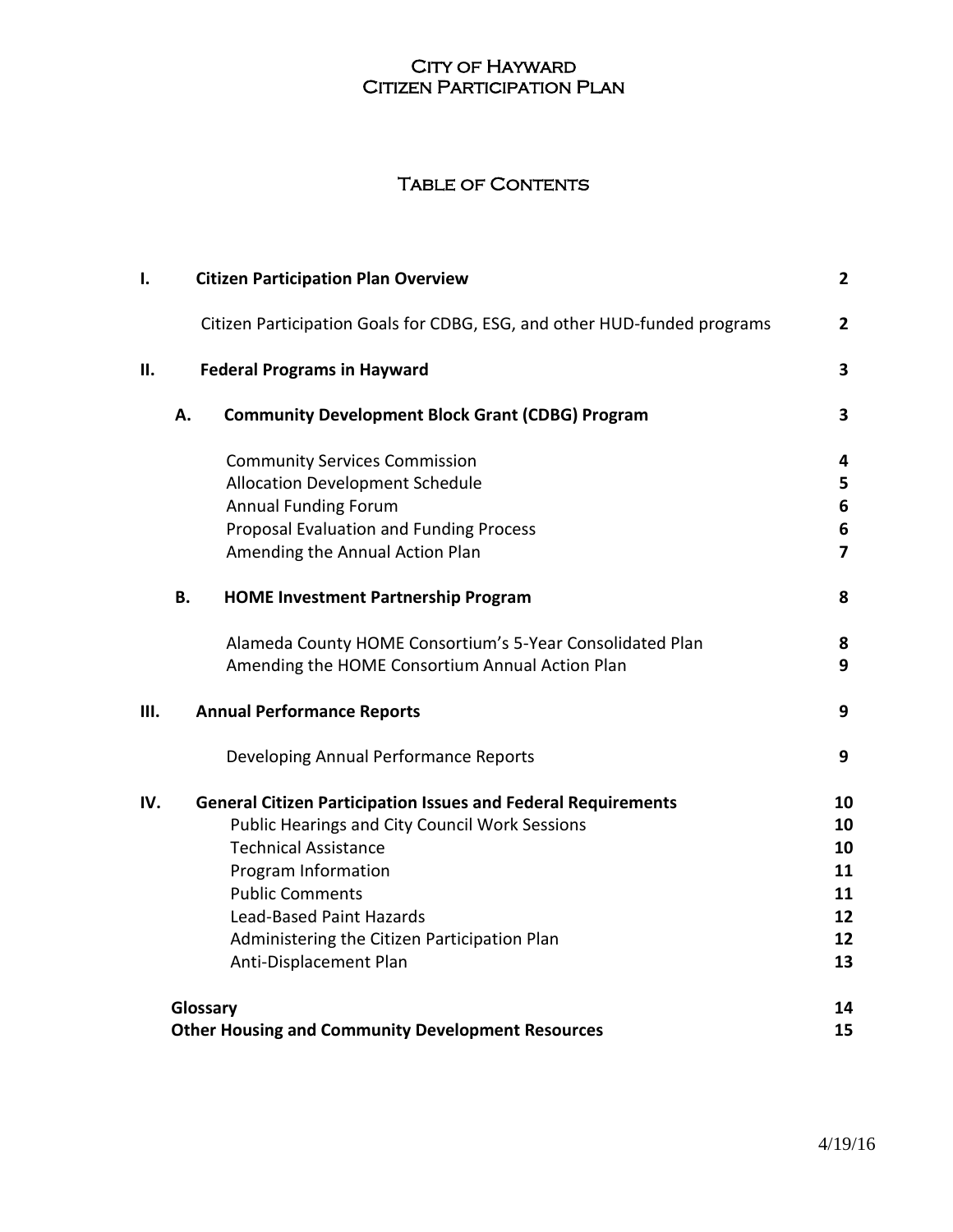#### **Citizen Participation Plan Overview**

As a federal Community Development Block Grant (CDBG) Entitlement jurisdiction, every five years the City is required to prepare and submit a comprehensive *Consolidated Plan* to the federal Department of Housing and Urban Development (HUD). Each Consolidated Plan contains updated market analyses, an inventory of housing and housing services, as well as a review of available resources to address identified priorities and objectives. In each interim year, the City submits an *Action Plan* to HUD, which identifies specific resources and activities to be implemented during the following year to achieve the objectives contained in the Consolidated Plan.

The City's Consolidated Plan represents the means by which the City meets the submission requirements for the Community Development Block Grant (CDBG), HOME Investment Partnerships (HOME), Emergency Solutions Grant (ESG), and Housing Opportunities for Persons with AIDS (HOPWA) formula programs, as well as other sources of HUD funding that could be available to the City, either directly from HUD or as a subrecipient to another agency. The Consolidated Plan is required to include and result from an effective citizen participation process.

The City of Hayward's Citizen Participation Plan (CPP) seeks to involve all City residents including low and moderate-income persons, persons living in blighted areas, members of minority groups, members of non-English speaking groups, residents of areas where a significant amount of federallyfunded activity is proposed or ongoing, the elderly, the disabled, the business community, and civic groups interested in any of the programs funded directly or indirectly by HUD.

The Citizen Participation Plan describes HUD-funded programs in Hayward and citizen participation opportunities related to the CDBG, HOME, ESG, and other HUD-funded programs, as well as Annual Performance Reports, other Citizen Participation Issues, and managing the Citizen Participation Plan. For more information please call the City of Hayward's Neighborhood Services Division at (510) 583- 4250.

#### **Citizen Participation Goals**

The goals of the City of Hayward's citizen participation process include:

- Providing residents with adequate and timely information about the range of activities that may be undertaken through HUD-funded programs, the kinds of activities previously funded in the community, the level of funding available to carry out these activities, and an estimate of the amount of funds that will benefit low- and moderate- income persons;
- Providing an appropriate means to ensure the involvement of low and moderate-income residents most likely to be affected by HUD-funded programs, and to provide reasonable efforts to ensure continuity of involvement of residents or resident organizations throughout all stages of the program;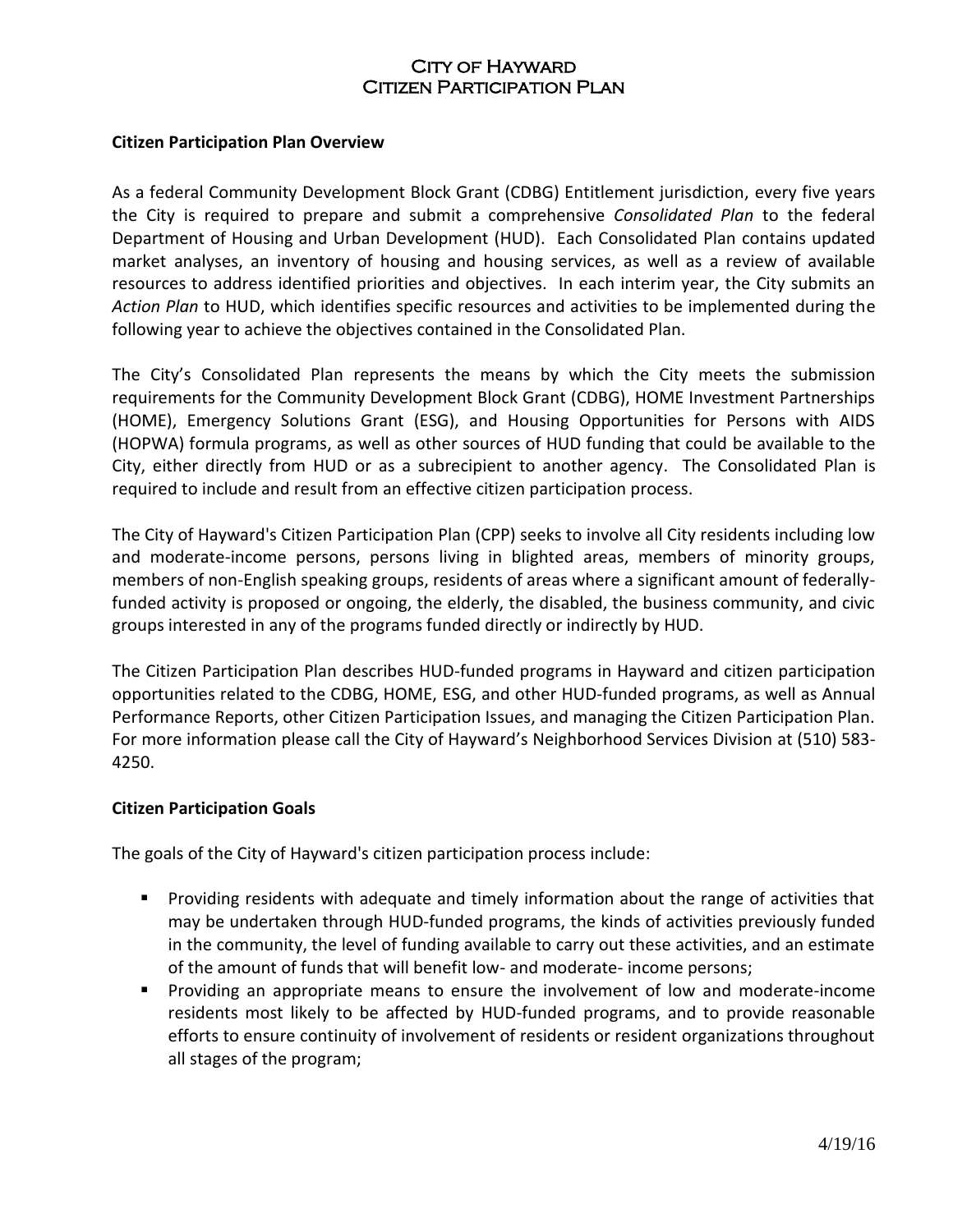- **Providing residents with an adequate opportunity to articulate needs, express preferences** about proposed activities, assist in the selection of priorities, and the development of the plans, applications and reports; and
- Providing residents with the opportunity to assess and submit comments on all aspects of the HUD-funded programs and their performance.

## **I. Federal Programs in Hayward**

The following program descriptions are provided to aid residents in understanding the types of HUD-funded housing and community development programs routinely conducted in the City of Hayward. Occasionally, additional types of HUD funding are available, and the following description is not intended to be an exhaustive list of the various potential sources of funding available to the City from HUD. Additional guidance regarding sources not specifically addressed in this section of the CPP is addressed in Section IV, Administration of the Citizen Participation Plan.

## **A. Community Development Block Grant**

This program provides the City with a flexible source of funding for programs and projects ranging from infrastructure improvements to social service activities. Federal regulations stipulate that CDBG-funded activities must address at least one of the following federally-defined national objectives:

- **Directly benefit lower-income persons,**
- Be conducted in an area where more than 51 percent of the population is lower income, or
- **Eliminate slum and blighting conditions.**

CDBG programs and projects may address urban blight by making physical improvements in predominantly low-income neighborhoods, or by providing direct services to either low-income individuals or families or persons living in low-income neighborhoods. Definitions of low and moderate-income are provided later in this Plan.

The City of Hayward has identified the following areas of community need that may be addressed by CDBG-funded activities:

- **Home Ownership and Affordable Housing** Programs and projects to increase the percentage of homeowners including new housing development that is affordable to lowerincome households. Eligible activities include the purchase and improvement of land to build homeowner units, rentals, and condominiums; the development of housing for the disabled and elderly; and the development of emergency housing.
- **Housing Rehabilitation** The conservation and improvement of dwellings occupied by lowerincome households. These activities include rehabilitation and minor home repairs.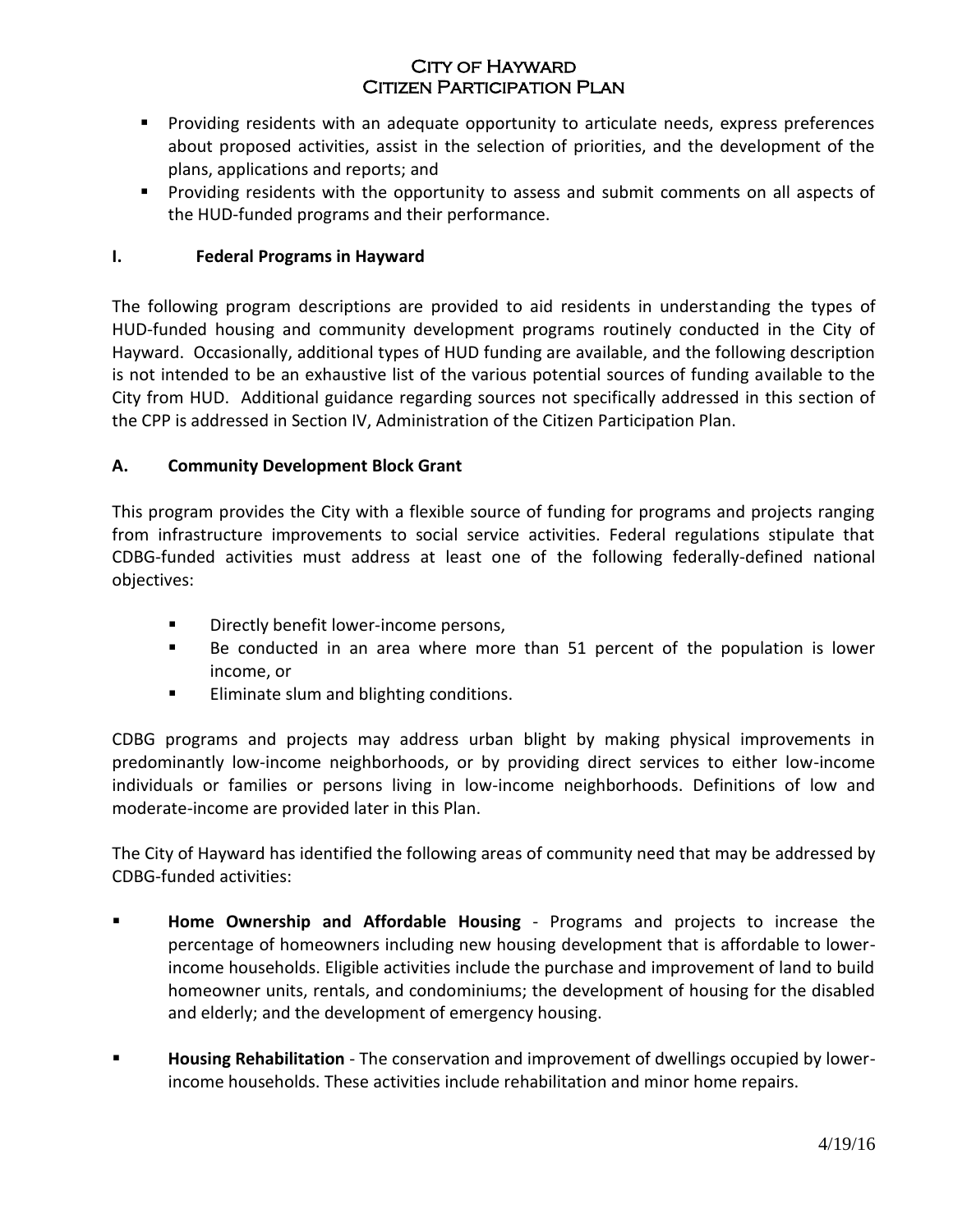- **Neighborhood Facilities and Improvements** Acquisition, construction, reconstruction, rehabilitation or installation of eligible public facilities and improvements. Projects may include senior centers, centers for the disabled, curb ramps, removal of architectural barriers, parks, community gardens, playgrounds, and recreational facilities. The City Council has established a priority for facilities providing childcare or other youth services.
- **Public Services** Fair housing, housing counseling services, the investigation of housing discrimination complaints, housing placement assistance to lower-income households and other housing-related social services. HUD regulations limit the allocation of funds to public service activities to no more than 15 percent of each annual CDBG award.
- **Economic Development** Acquisition of real property, construction or rehabilitation of commercial or industrial facilities, and assistance to nonprofit organizations and small businesses.
- **Commercial Rehabilitation** Activities include facade improvements, emergency health and safety repairs, and handicap accessibility repairs when caused by facade improvements for commercial properties in the downtown redevelopment area.

The City of Hayward uses its annual CDBG allocation each year to fund a variety of housing and community development activities. The CDBG program operates on an annual basis; typically programs and projects are implemented during a 12 month to 24 month period. The program year/s coincides with the City of Hayward's fiscal year that begins July I and ends June 30 of the following calendar year. HUD planning and application regulations require that the City of Hayward begin preparing for a new program year in the fall of the preceding year. The City begins preparations in September for the allocation of funds that will be used during the program year that begins the following July.

#### **The Community Services Commission**

The City of Hayward's Community Services Commission (CSC) is the primary conduit for resident participation in all phases of the CDBG program funded by HUD. The CSC advises and makes recommendations to the City Council on HUD-funded programs including the identification of housing and community development needs, setting priorities, making recommendations regarding the annual allocation of CDBG and other funds originating from HUD, and amending, as necessary, Annual Action Plans. CSC members must be Hayward residents and are appointed by the City Council for four-year terms. The CSC includes low and moderate-income residents, representatives from non-English speaking groups, minority groups, and target neighborhoods. For more information about CSC membership, please contact the Hayward City Clerk's office at (510) 583- 4400.

The CSC holds regular meetings in the evening that are noticed and open to the public. At these meetings, the CSC discusses CDBG-funded housing and community development activities, other HUD-funded activities, and makes recommendations to the City Council, as appropriate. CSC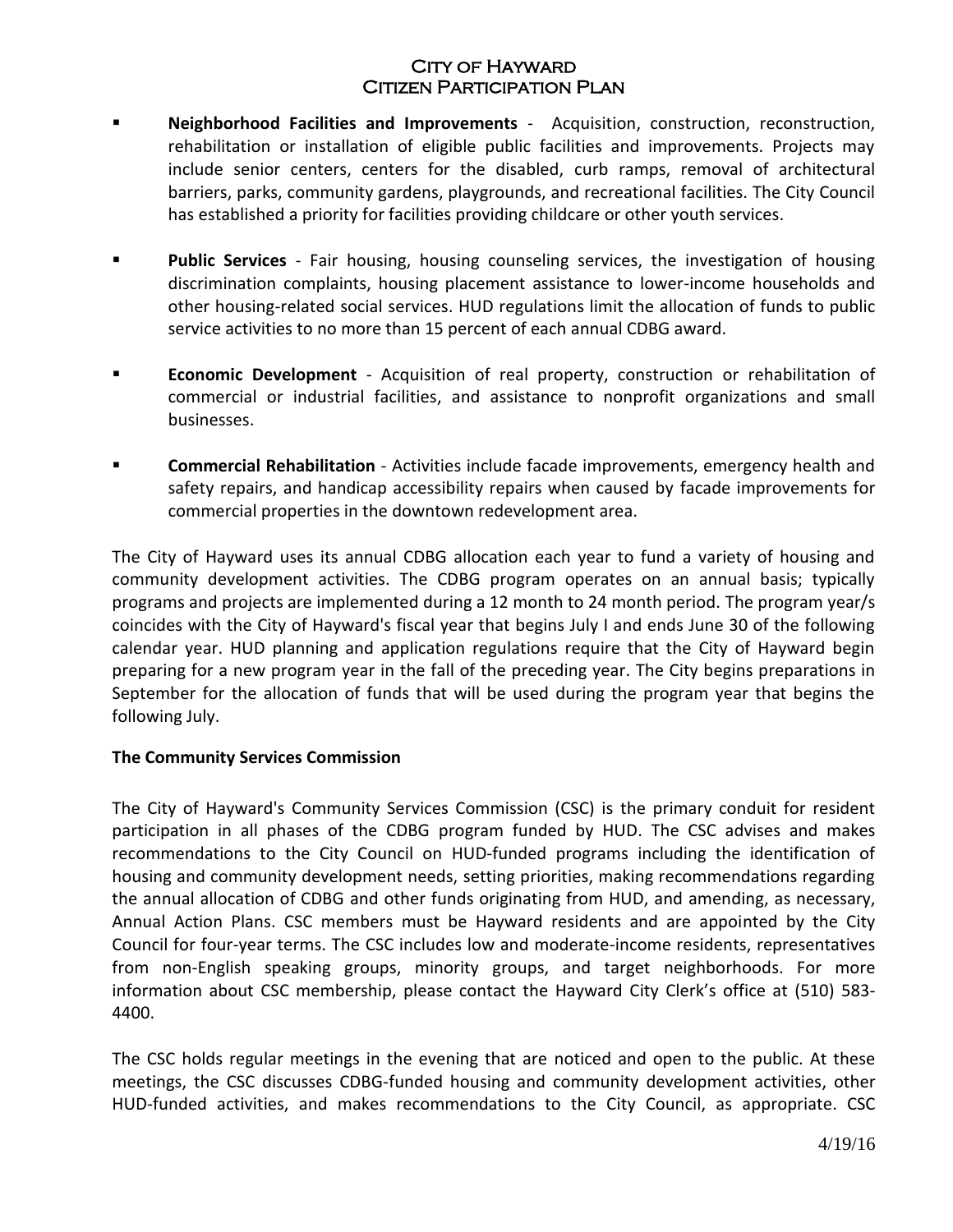meetings also provide an opportunity for community residents to participate in the assessment of current activities. The City of Hayward's Library and Community Services Department staff supports the CSC and maintains records (agenda minutes, resolutions, etc.) for public review. CSC Agendas and Summary Notes are posted on the City's website for public review and comment.

#### **Allocation Development Schedule**

The activities receiving allocations of HUD funds must meet all federal funding eligibility requirements and support locally defined housing and, community development goals and objectives. The City is responsible for the allocation of these funds to specific eligible programs and projects. The allocation processes are designed to include City resident participation at meetings, work sessions, and public hearings.

To receive CDBG funding, organizations must attend an applicant workshop and complete and submit an application packet. City staff and the CSC review these materials and interview applicants. Both the CSC and City staff make advisory funding recommendations to the City Council. The City Council makes the final funding allocations. The following is the allocation development schedule for HUD-funded programs for a typical program year; however this schedule may be adapted as necessary to meet urgent community needs and to meet each program's regulations.

| <b>Month</b>    | <b>Activity</b>                                                                                                                                                                             |
|-----------------|---------------------------------------------------------------------------------------------------------------------------------------------------------------------------------------------|
| July            | CSC establishes the allocation development schedule                                                                                                                                         |
| September       | CSC new member training: Brown Act & Conflict of Interest Law<br><b>Funding Forum and Application Technical Assistance Workshop</b><br>30 Day Public Notice of Federal Funding Availability |
| <b>October</b>  | CSC training in Proposal Evaluation<br>Appointment of CSC's Application Review Committees (ARCs)<br><b>Applications are Due</b>                                                             |
| <b>November</b> | First ARC Meeting (CDBG)                                                                                                                                                                    |
| <b>December</b> | Second ARC Meeting (CDBG)                                                                                                                                                                   |
| January         | Third ARC Meeting (CDBG)<br><b>Start Public Comment Period for CDBG Allocations</b>                                                                                                         |
| <b>February</b> | CSC develops its official "draft" Funding Recommendations<br>City staff develops its "draft" Funding Recommendations<br>End Public Comment period                                           |
| <b>March</b>    | CSC and City staff finalize their respective Funding Recommendations                                                                                                                        |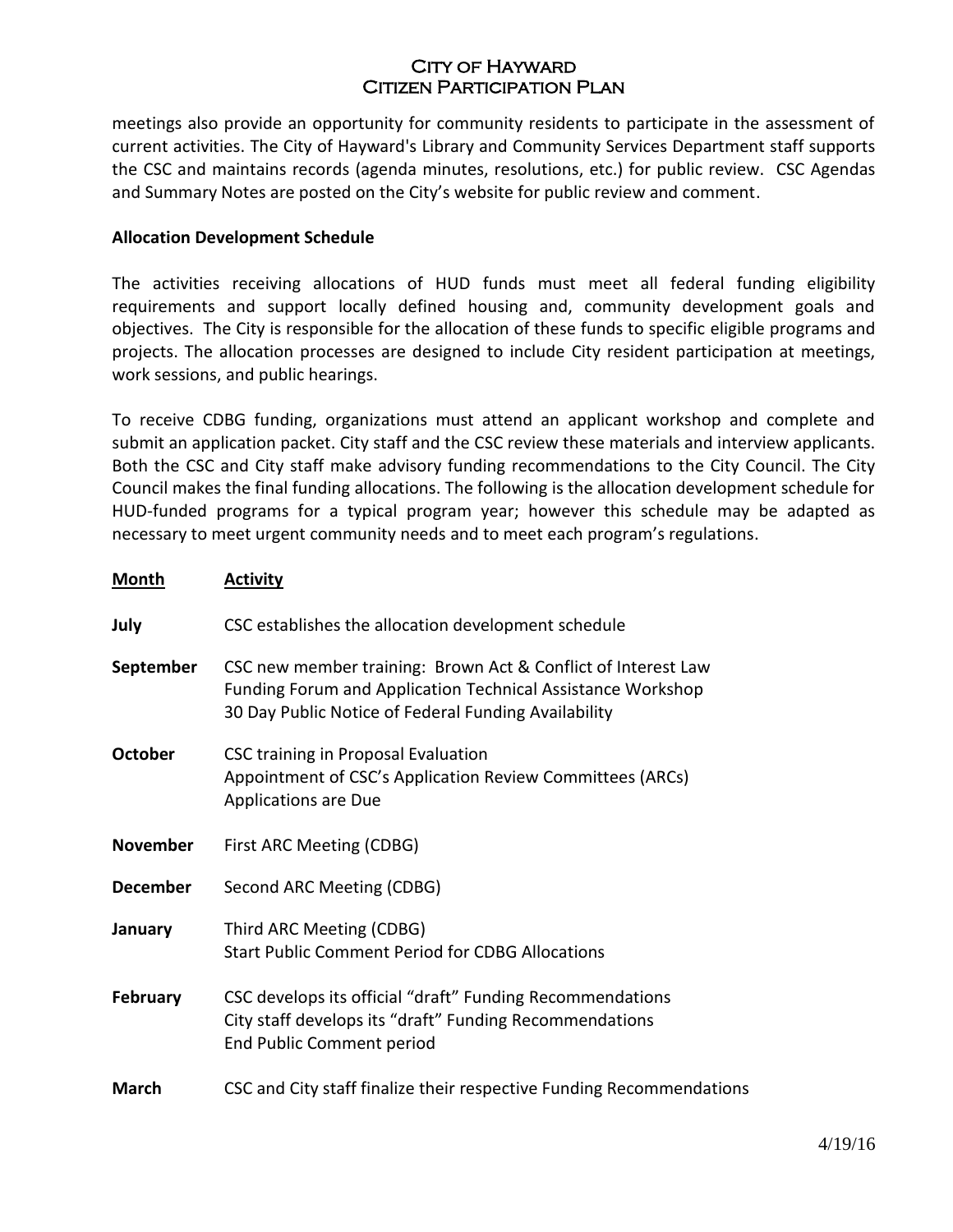14-day Public Hearing Notice of City Council's intent to make funding allocations, to be included in, and which constitute the substantive portion of, the subsequent year's Annual Action Plan.

**April** City Council Public Hearing on CDBG Federal Funding Allocations Public Hearing on Annual Action Plan Public Hearing on Consolidated Plan (as necessary) Draft Annual Action Plan due to Alameda County HCD

**May** Final Annual Action Plan submitted to HUD

#### **Annual Funding Forum**

Planning for a new program year begins with the Annual Funding Forum - typically scheduled for December. This meeting is designed to encourage low and moderate-income persons, members of minority groups, members of non-English speaking groups, and residents of targeted neighborhoods to express their views and ideas regarding community development and housing needs. The forum, sponsored by the CSC, presents the following information to Hayward residents and nonprofit organizations:

- **Local and federal requirements and the annual application processes;**
- The amount of federal funds anticipated to be available for eligible activities;
- **The range of activities which may be undertaken with these funds; and**
- Examples of projects funded during prior program years.

Forum participants are invited to discuss City needs in the areas of housing, economic development, and neighborhood revitalization. The discussion is structured to identify the needs of low and moderate-income households that can be addressed through particular HUD-funded programs (e.g., CDBG, ESG, etc.) and to identify activities to meet those needs. The project proposal submission, evaluation, and approval process and a timeline are also presented to facilitate resident participation.

#### **Proposal Evaluation and Funding Process**

The City of Hayward facilitates a proposal evaluation process to guide a fair and open process for evaluating, prioritizing, and selecting activities to receive funding. The following are examples of criteria considered during the proposal evaluation process, although additional factors may also be considered (e.g., City Council Priorities, unexpected or urgent local needs, etc.):

- Activity eligibility (with regard to HUD-funded program requirements),
- **CDBG: Activity meets a CDBG National Objective,**
- Reasonableness of proposed cost,
- Subrecipient capacity to carry out the project (including fiscal/administrative controls),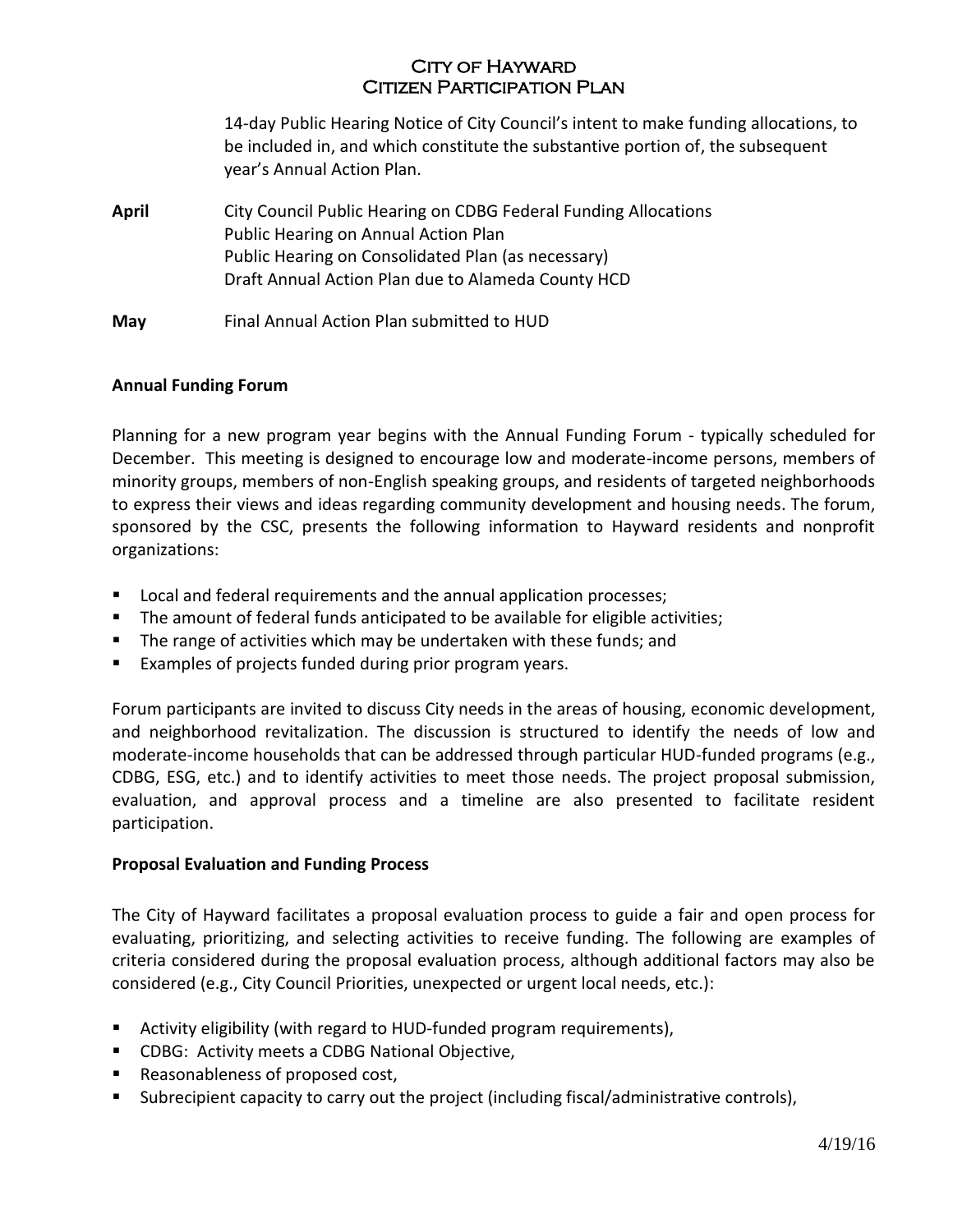## City of Hayward Citizen Participation Plan

**Priority of need to be addressed.** 

Based on the review of the funding proposals, and interviews with applicants, the CSC and City staff each prepare respective "draft" Funding Recommendations. After the "draft" Funding Recommendations are determined, there is a Public Comment Period during which members of the public, including applicants, may submit or present comments to the CSC and/or City staff regarding the "draft" Funding Recommendations. At the conclusion of the Public Comment period, the CSC and City staff finalize their respective Funding Recommendations, which are subsequently forwarded to the City Council.

In early April, the City Council conducts a work session during which it reviews and discusses the Funding Recommendations. A 14-day Public Hearing Notice is published in advance of the City Council meeting when the subsequent year's CDBG and/or other applicable HUD-funded allocations are to be determined, and which will then be included in and form the substantive portion of the City's Annual Action Plan. The Public Hearing is scheduled to take place at a regular evening meeting of the City Council. City Council meetings are televised locally. People who have disabilities and wish to attend the Public Hearing in person are encouraged to request accommodations as needed.

The City's complete Annual Action Plan is developed each year in accordance with the housing and community development goals and objectives articulated in the City's five-year HUD-approved Consolidated Plan. The City of Hayward works with the Alameda County Department of Housing and Community Development to prepare the Annual Action Plan each year to:

- **IDENTIFY 19 IDENTIFY THE ACT IS CONTENT** Identify the activities; I dentify the activities;
- Serve as an application for HUD funding; and
- **EXECT** Certify the City of Hayward's compliance with a variety of federal regulations.

A draft Annual Action Plan is prepared by the City of Hayward and is published by the Alameda County Department of Housing and Community Development, and uploaded into the Federal Integrated Disbursement and Information System (IDIS). For more information about the development of the Annual Action Plan please contact the Alameda County Department of Housing and Community Development at (510) 670-5398.

Copies of the complete draft Action Plan will be made available at the City of Hayward's Community Services Division, City Clerk's Office, Main and Branch Libraries, and will be posted on the City's website. The Hayward City Council will consider any comments or complaints received in writing or at public hearings. A summary of the comments or complaints will be included with any documents submitted to HUD.

#### **Amending the Annual Action Plan**

As referenced previously, the purpose of the Annual Action Plan is to present and describe activities to receive CDBG and/or other HUD funding. However, from time to time the City of Hayward may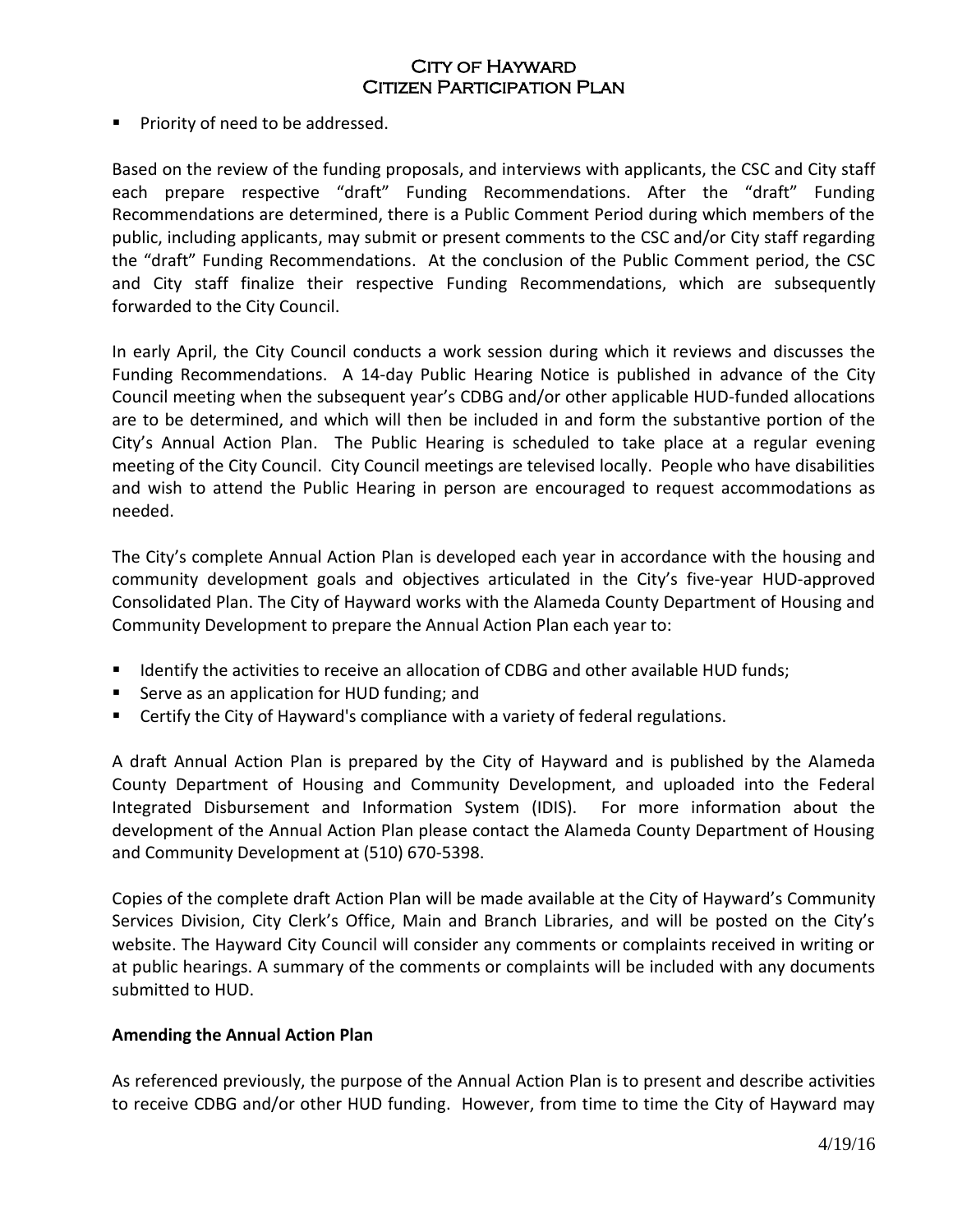need to modify the Annual Action Plan. Changing the use of certain funds, for example, CDBG funds, from one eligible activity to another will constitute a substantial amendment to the Annual Action Plan. An amended Annual Action Plan will be developed and published through a citizen participation process similar to that of developing the initial Annual Action Plan, including a 30-day, published notice of a public hearing. In times of urgent community need, the time allowed for public review and comment of proposed revisions may be adapted as necessary.

### **B. HOME Investment Partnership Program**

The City of Hayward receives funding from the HOME Investment Partnership through its participation in the Alameda County HOME Consortium**.** The HOME Consortium was established in 1991 to obtain an allocation of funds under the Affordable Housing Act of 1990 for the development or rehabilitation of affordable housing. The HOME Consortium includes the cities of Alameda, Fremont, Hayward, Livermore, Pleasanton, San Leandro, and Union City, and the Urban County jurisdictions of Albany, Dublin, Emeryville, Newark, Piedmont, and the unincorporated areas.

HOME funds may be used to acquire, rehabilitate, finance and construct affordable housing. The Alameda County Department of Housing and Community Development is responsible for preparing plans and reports required by federal HOME program regulations. Therefore, this Citizen Participation Plan will only provide a brief description of the citizen participation requirements for the HOME program. For more information regarding the HOME program, please contact the Alameda County Department of Housing and Community Development at (510) 670-5398.

## **Alameda County HOME Consortium Five Year Consolidated Plan**

The Alameda County HOME Consortium Five Year Consolidated Plan is the primary long-range planning document for the City's HOME and CDBG and other HUD-funded programs, and consists of the following:

- A housing and community development needs assessment,
- An inventory of resources (including HOME, CDBG, and ESG funds) available to address those needs,
- A five-year strategy with goals and objectives, and
- A one-year Annual Action Plan that identifies the specific activities to be implemented and presents the allocation of the City's HOME, CDBG, and other HUD funds, as appropriate, for one fiscal year. Each year following the adoption of the Five Year Consolidated Plan, the City adopts a new Annual Action Plan.

As the lead agency for the Alameda County HOME Consortium, the Alameda County Housing and Community Development is responsible for coordinating the development of the Alameda County Consortium Five Year Consolidated Plan, and certain aspects of the development of the City of Hayward's Annual Action Plan. The Plan presents both county-wide information and information specific to each participating jurisdiction. City of Hayward staff prepares the section relevant to Hayward and its development includes citizen participation by Hayward residents.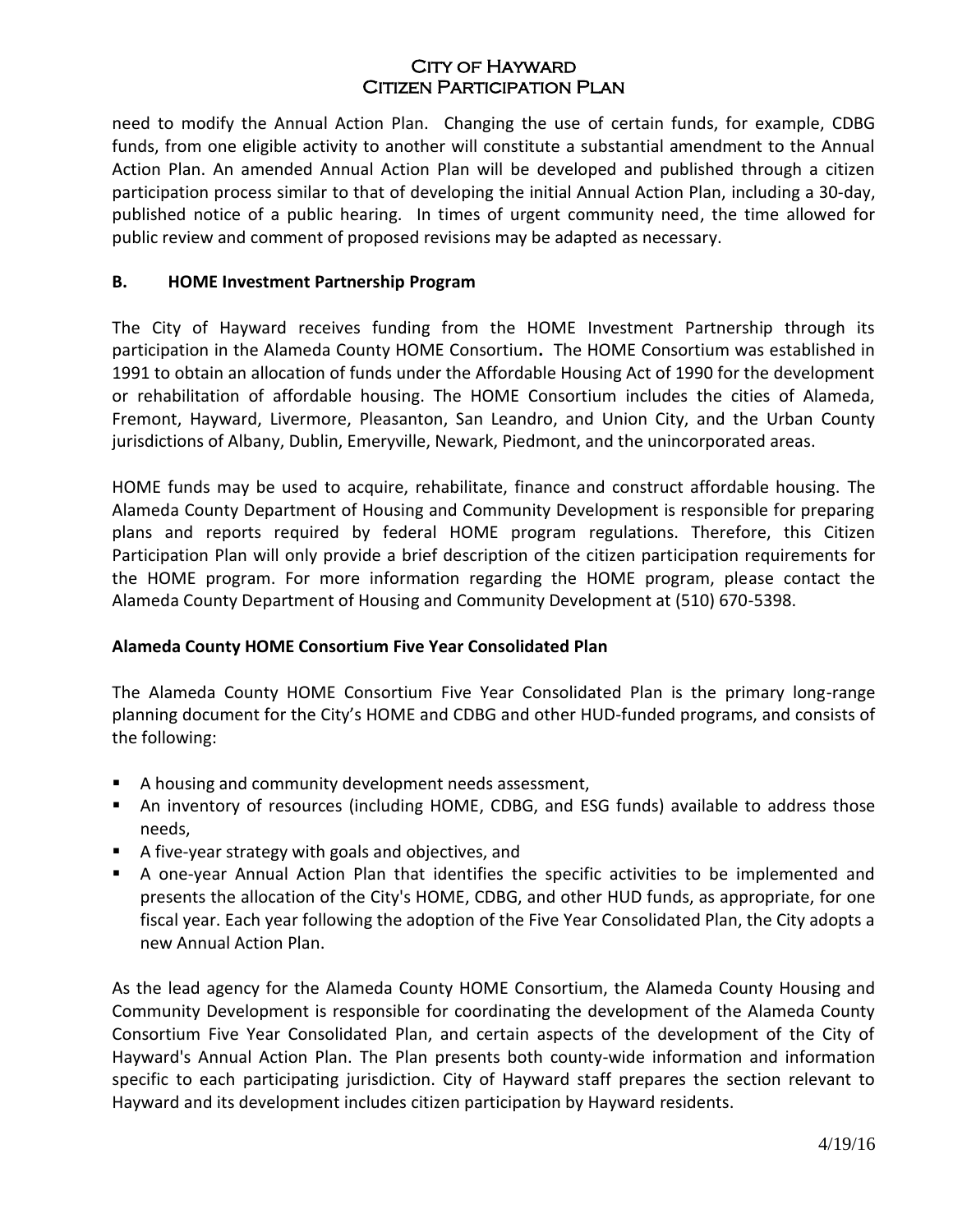A new Five Year Consolidated Plan is developed every five years and includes community workshops and other related activities. The specific citizen participation process will be established by the County prior to preparing the Plan and will comply with the latest HUD regulations. For more information about the development of the Alameda County HOME Consortium Five Year Consolidated Plan please contact the Alameda County Department of Housing and Community Development at (510) 670-5398.

#### **Amending the HOME Consortium Annual Action Plan**

From time to time the City of Hayward, as a participant in the Alameda County HOME Consortium may wish to change its allocation of HOME funds. This action will require amending the HOME Consortium Annual Action Plan which originally presented the allocation to be modified. The Alameda County Housing and Community Development Department will issue a public notice on behalf of the City of Hayward announcing the amendments to the City's portion of the Alameda County HOME Consortium Annual Action Plan. Summaries of the draft version of the Amended HOME Annual Action Plan will be available in formats accessible to persons with disabilities, upon request. There will be a public review period of thirty days during which comments on the draft amended Plan may be made before the amendment is finalized. Comments may be registered in writing or orally at public hearings. The Alameda County HOME Consortium shall consider any comments or views of citizens received in writing or orally. A summary of the comments or views, and a summary of any comments or views not accepted and the reasons therefore, will be attached to the substantial amendment upon submission to HUD.

#### **II. Annual Performance Reports**

HUD requires the City of Hayward to prepare and submit performance reports in accordance with various programs' regulations and rules through IDIS. For example, an Annual Performance Report on the activities funded through the CDBG program is required. The Annual Performance Report requirements typically include the preparation of narrative descriptions of each activity and quantitative analysis of the funds expended and services provided during the program year. Due to the variety of CDBG funded activities, the performance statistics for a given activity may include the number of households served along with other characteristics such as income and demographics or the number of public improvements completed during the program year. HUD frequently updates the regulations regarding the annual performance report.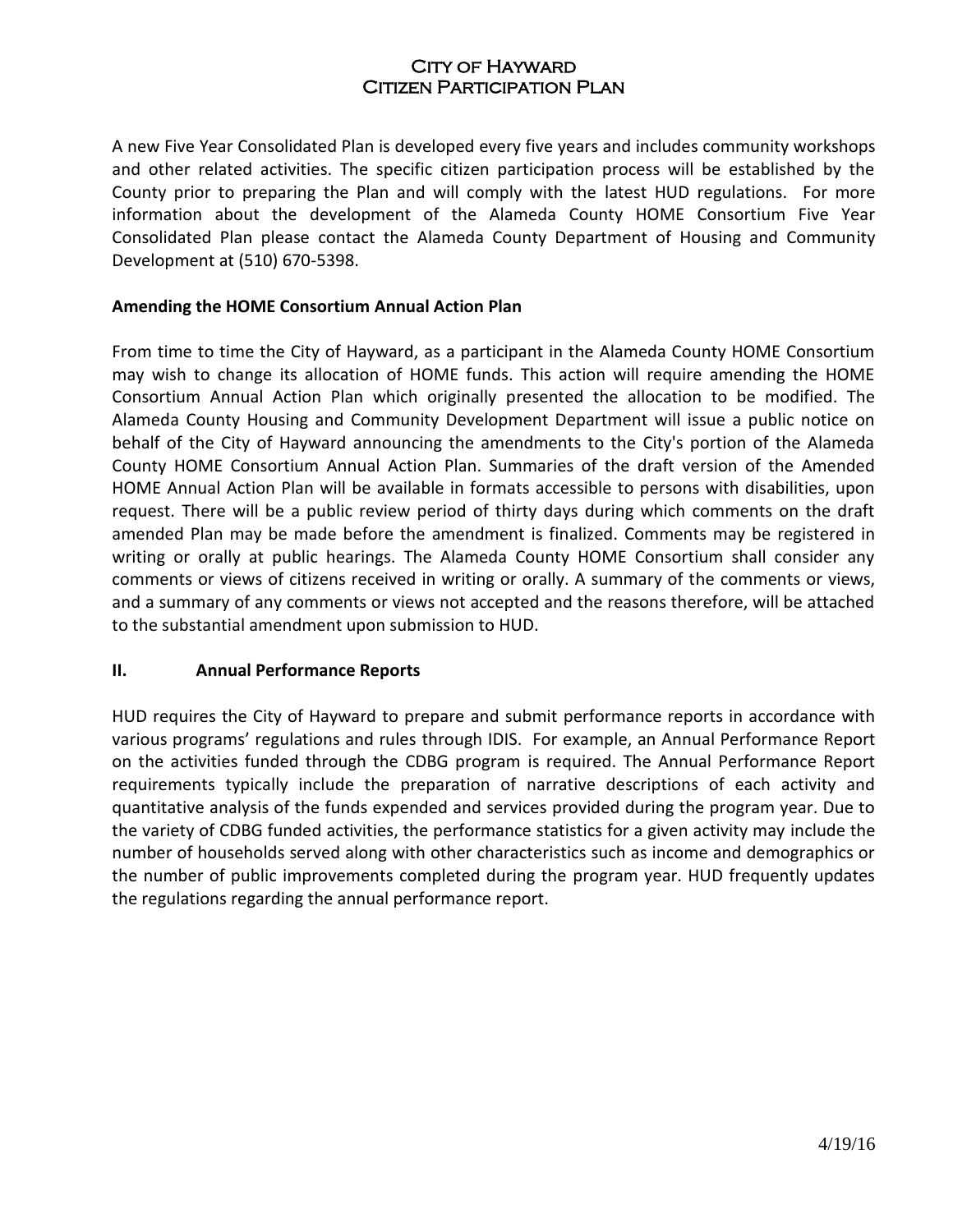#### **Developing Annual Performance Reports**

A draft version of the Consolidated Annual Performance and Evaluation Report (CAPER) will be developed by City staff and will be made available for a fifteen-day public review period in conjunction with Public Hearing for funding allocations. A notice for the public review period will be published on the City's website. A summary of the draft CAPER will be made available in formats accessible to persons with disabilities, upon request. The complete draft Annual Performance Report will be made available online. A reasonable number of free copies of the CAPER will be provided to residents and groups that request them. A summary of the comments or complaints will be included with any documents submitted to HUD. Following the public comment period the final version of the CAPER will be submitted to HUD.

#### **III. General Citizen Participation Issues and Federal Requirements**

#### **City Council Work Sessions and Public Hearings**

A City Council work session, attended by representatives of the Community Services Commission and open to the public, is usually conducted in April to review and discuss funding allocations for the upcoming year's Annual Action Plan. The work session precedes the Public Hearing when funding allocations are made.

There will be 14-Day Public Notices of all Public Hearings, published on the City's website. All notices will be published in English and Spanish. In instances of urgent community need, the period of Public Notice may be abbreviated, but in no case shall it be less than that permitted by HUD.

Public hearings on the CDBG and other HUD-funded programs may be held at various points throughout the program year. In addition to the Public Hearing for the Annual Action Plan, at least one public hearing will be held during the development of the City's Five Year Consolidated Plan. The City will also publish a notice when the final version of any draft document has been submitted to HUD and will be made available upon request.

Meetings are scheduled at times and locations which permit broad participation by low-and moderate-income persons. When requested, translators are made available for non- English speaking attendees and people who are hearing-impaired. The City of Hayward employs over 50 individuals who speak at least 14 languages, and are paid a differential to provide translation services in those languages, upon request, during all City hours of operation. Upon request, American Sign Language (ASL) interpreters facilitate participation by people who are hearingimpaired.

#### **Technical Assistance**

To facilitate the continued involvement of low and moderate-income persons, non-English speaking persons, and residents in areas most likely to be affected by the CDBG or other HUD-funded programs, staff provides information and technical assistance to community organizations so they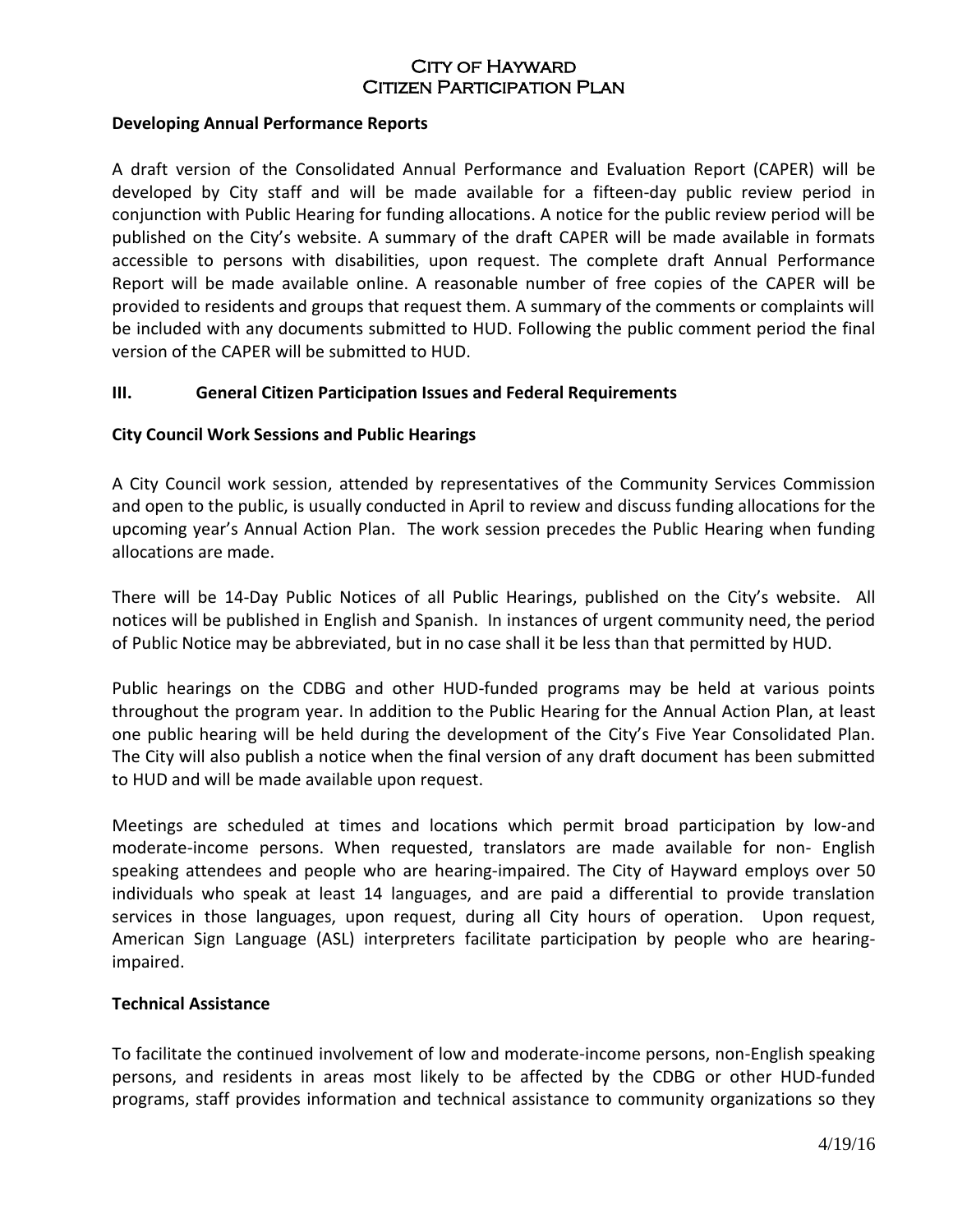may participate fully in planning, implementing, and assessing the CDBG and other HUD-funded programs. If needed, City staff also provides technical assistance to groups developing project proposals.

The City of Hayward employs over 50 individuals who speak at least 14 languages, and are paid a differential to provide translation services in those languages, upon request, during all City hours of operation.

## **Program Information**

The following information will be available to the public from the City of Hayward's Library and Community Services Department:

- All CDBG and other HUD-funded program mailings and promotional materials.
- Records of hearings and CSC meetings, a summary of the proposal evaluation process, and bylaws of the CSC.
- All program documentation, including applications from prior program years, letters of approval, performance reports, quarterly evaluation reports, other reports required by HUD, and the proposed and approved application for the current program year.
- Copies of the HUD regulations, e.g., CDBG regulations, governing the programs.
- Explanation of program requirements, including contracting and operations procedures, environmental review policies, fair housing, and other equal opportunity requirements, relocation provisions, and the State Executive Order 12372 review process.
- **The Citizen Participation Plan.**
- Copies of written comments or complaints about the City's HUD-funded, including CDBG-funded, housing and community development activities, the City's assessment of these comments or complaints, and a description of any actions taken.
- Copies of the Consolidated Plan and the Action Plan are available at the City's Library and Community Services Department.
- All documents are available in Braille by written request. Please allow 5 working days for preparation.

City staff will provide Spanish translation services upon request. The City of Hayward employs over 50 individuals who speak at least 14 languages, and are paid a differential to provide translation services in those languages, upon request, during all City hours of operation. For hearing-impaired residents ASL interpreters will be provided. At least 24 hours of advance notice is requested.

#### **Public Comments**

Citizens may submit comments, complaints, suggestions, or questions by letter, facsimile, telephone, by email, or in person regarding any aspect of any HUD-funded program, including the CDBG program, by calling (510) 583-4250, or by faxing (510) 583-3650., by logging onto the City's website [\(www.hayward-ca.gov](http://www.hayward-ca.gov/)) and clicking "Access Hayward," or emailing *[CDBGinfo@hayward](mailto:CDBGinfo@hayward-ca.gov)[ca.gov](mailto:CDBGinfo@hayward-ca.gov)*. Written comments should be sent to the following address. All written complaints will be answered in writing within 15 working days.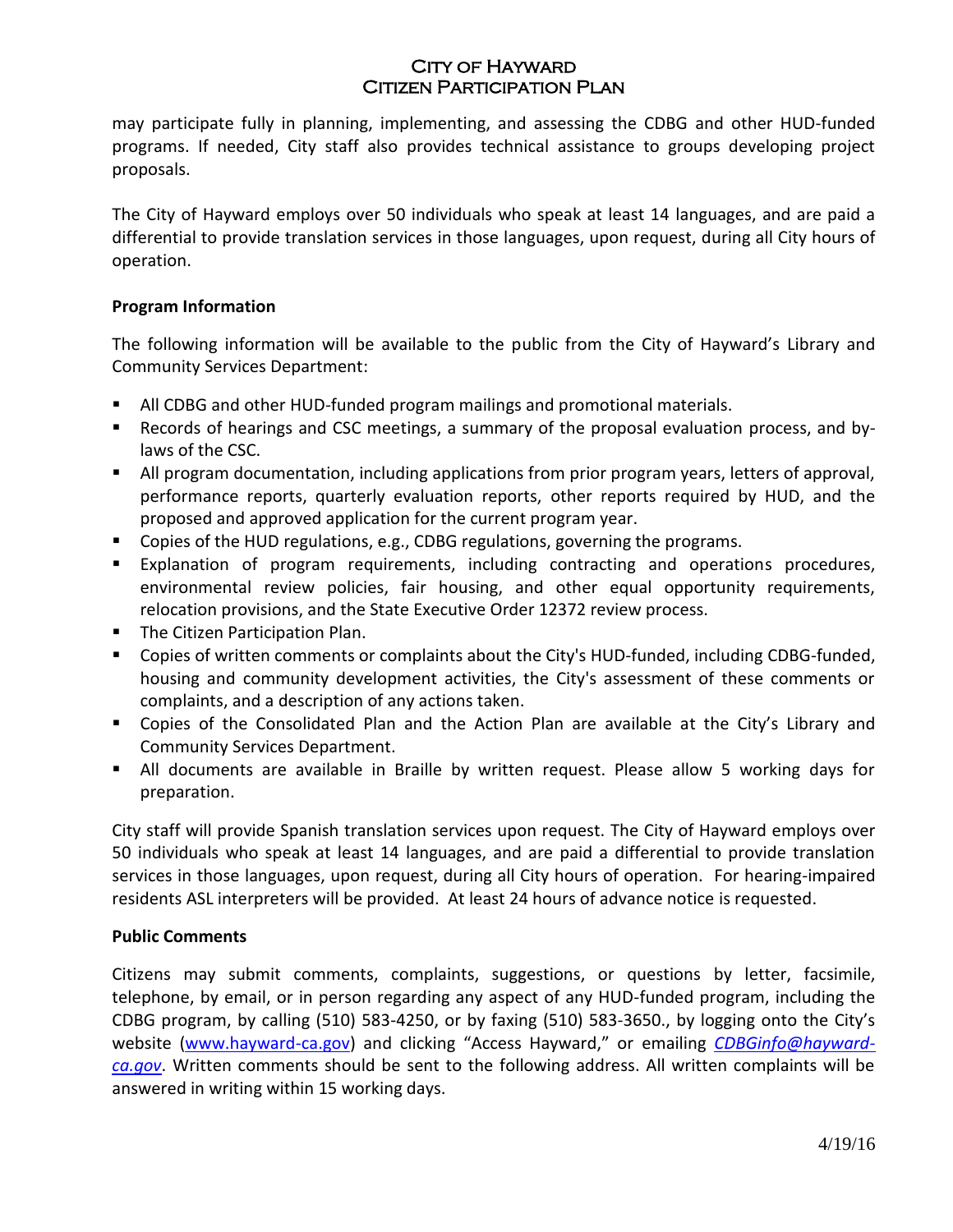City of Hayward, Library and Community Services Department 777 B Street, 2<sup>nd</sup> Floor, Hayward CA 94541 Attention: CDBG Program Manager

When preparing the Annual Action Plan, the City of Hayward will consult with other public and private agencies that provide assisted housing, health services, and social services. The City of Hayward will also consult with adjacent units of general local government, including local government agencies with metropolitan-wide planning responsibilities where they exist, particularly for problems and solutions that go beyond a single jurisdiction.

#### **Lead-Based Paint Hazards**

The Alameda County Department of Housing and Community Development, Lead Poising Prevention Program is the lead agency responsible for addressing lead-based paint hazards. The Program's mission is to prevent childhood lead poisoning. The Lead Poisoning and Prevention Offices are located in Oakland but their jurisdiction includes the City of Hayward. Information and home test kits are available free of charge. The Program's general information line is (510) 567-8280.

#### **Administering the Citizen Participation Plan**

The Citizen Participation Plan (CPP) is subject to federal regulations that require resident participation during its initial development and any subsequent revisions. From time to time the City of Hayward may revise the CPP to reflect changes in HUD regulations or to make improvements to the citizen participation process.

To revise the CPP, a draft version of the revised CPP will be prepared by City staff and made available for a fifteen-day public review period. A notice for the public review period will be published in the Daily Review a newspaper of general circulation and on the City's website (*www.hayward-ca.gov*). Upon request, a summary of the draft revised CPP will be made available in formats and languages accessible to persons who have disabilities or who do not speak English. The complete draft revised CPP will be posted on the City's website (*www.hayward-ca.gov*), and hard copies will be provided to residents and groups that request them by contacting the City's Community Services Division.

Following the public comment period, a Public Hearing will be held on the draft revised CPP at a time convenient to potential and current program beneficiaries and a location that will accommodate persons with disabilities. A notice for the hearing will be published in the Daily Review a newspaper of general circulation and posted on the City's website (www.hayward-ca.gov). The notice will include a list of the locations where complete copies may be reviewed. The Hayward City Council shall consider any comments or complaints received in writing, or at public hearings.

Occasionally, the City may be eligible to apply for and/or receive other types of federal funding through HUD (e.g., ESG, etc.) to respond to emergency or urgent community needs. If the City's CPP does not include specific guidance for public participation for a particular type of HUD funding and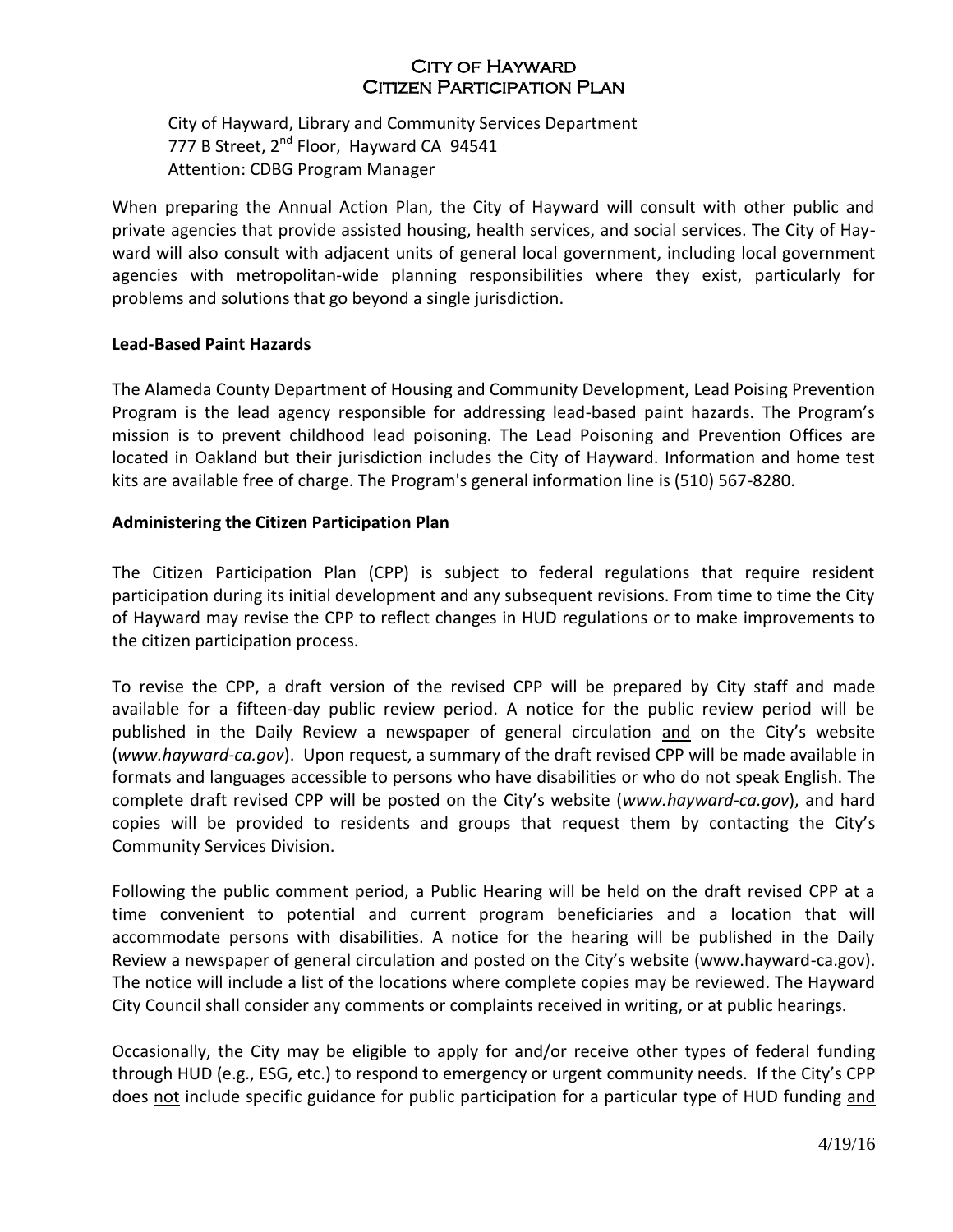urgent community need does not allow time for the normal process for revision of the CPP to include such guidance, the citizen participation requirements of the CDBG program may be used *or adapted as permitted by HUD* and used to permit the City to apply for and/or receive those funds. In such instances, citizen participation will be solicited and documented to the greatest extent possible, and in no case shall it be less than that which is required by HUD to qualify for those funds.

#### **Anti-Displacement Plan**

The City of Hayward seeks to avoid temporary or permanent displacement of Hayward residents by City action whenever feasible. When displacement occurs as a result of federally-funded activities, The City of Hayward will act in compliance with Section (104) of the Housing and Community Development Act of 1974, as amended, to mitigate any negative impacts of federally-funded activities. Mitigating actions may include providing replacement low and moderate-income housing and appropriate relocation benefits to households displaced.

If relocation services are required, displaced persons will be given a written description of the City's Relocation Program. These materials include:

- Descriptions of replacement housing and relocation payments,
- **Eligibility conditions,**
- **Procedures for obtaining payment,**
- **Advisory services,**
- **Explanation of the ninety-day advance notice,**
- Assurance that the displaced cannot be required to move permanently unless at least one comparable replacement dwelling has been made available.

Benefits include a choice of three or more comparable replacement dwellings (if available) or replacement housing payments, transportation to inspect housing, payment for moving and related expenses, and counseling to minimize adjustment hardships. Real property will be acquired by negotiation only after a written appraisal. Owners will be offered just compensation and will be paid before surrendering possession of their property.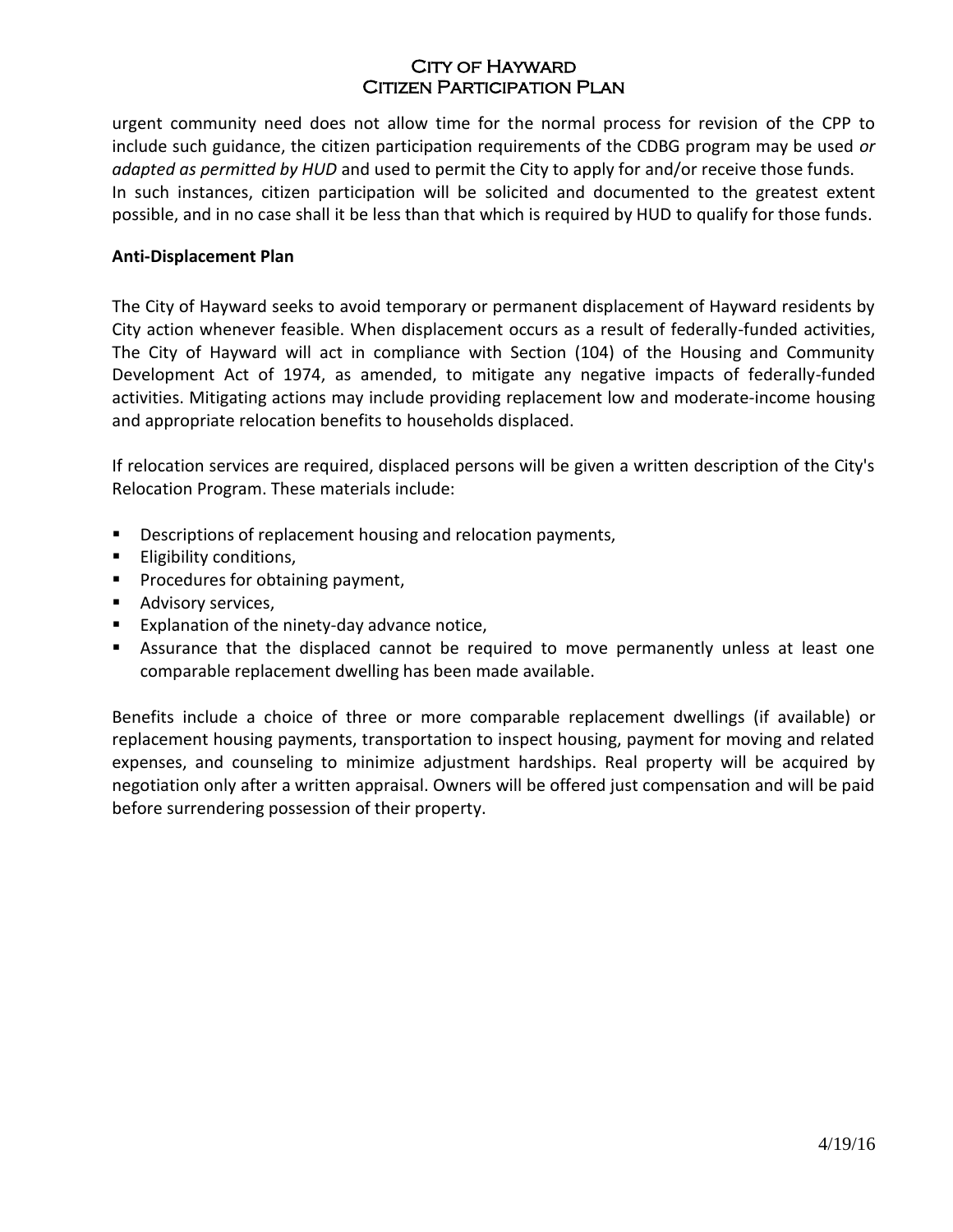#### **Glossary**

Action Plan - A plan submitted to HUD annual which specifically describes the allocation of CDBG funds to activities to be conducted in support of the priorities presented in the Consolidated Plan.

CDBG - The US Department of Housing and Urban Development's Community Development Block Grant program.

Consolidated Plan - A plan that includes a housing and community development needs analysis, a survey of resources available to address those needs, and a five-year strategy that includes goals and priorities for the use of CDBG funds. The Consolidated Plan must be updated every five years and serves as the strategic foundation for subsequent one-year Action Plans.

Consortium - An organization of geographically contiguous units of general local government that are acting as a single unit of general local government for purposes of the HOME program.

ESG - The US Department of Housing and Urban Development's Emergency Solutions Grant program.

HOME - The US Department of Housing and Urban Development's HOME Investment Partnership Program. This program provides funds for affordable housing programs and projects.

HUD - The US Department of Housing and Urban Development.

Income: Please refer to the following HUD-defined income categories:

Extremely Low-Income - Total household income is between 0 and 30 percent of the median income for the area, as determined by HUD adjusted for household size.

Very Low-Income - Total household income does not exceed 50 percent of the median income for the area, as determined by HUD adjusted for household size.

Low-Income - Total household income does not exceed 80 percent of the median income for the area, as determined by HUD adjusted for household size.

Moderate-Income - Total household income does not exceed 120 percent of the median income for the area, determined by HUD adjusted for household size.

Program Year - The City of Hayward receives HUD funding and must complete several HUDmandated tasks on an annual basis. The CDBG program operates according to a 12-month schedule that corresponds with the City's fiscal year - July I through June 30.